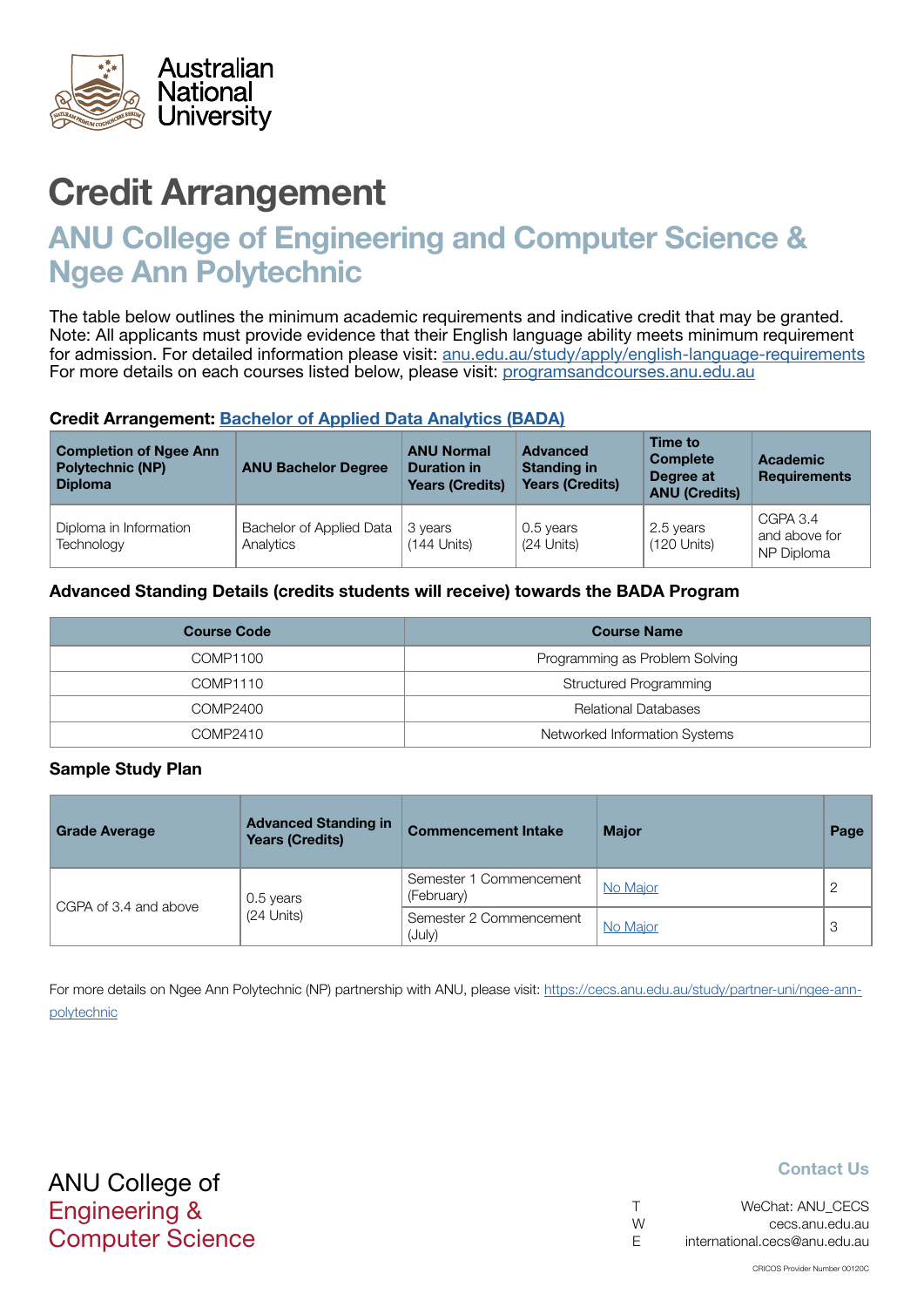<span id="page-1-0"></span>

# Credit Arrangement

# ANU College of Engineering and Computer Science & Ngee Ann Polytechnic

The table below outlines the minimum academic requirements and indicative credit that may be granted. Note: All applicants must provide evidence that their English language ability meets minimum requirement for admission. For detailed information please visit: [anu.edu.au/study/apply/english-language-requirements](http://anu.edu.au/study/apply/english-language-requirements)

#### Credit Arrangement: [Bachelor of Applied Data Analytics](http://programsandcourses.anu.edu.au/program/BADAN) (BADA)

| <b>Completion of Ngee Ann</b><br><b>Polytechnic (NP)</b><br><b>Diploma</b> | <b>ANU Bachelor Degree</b>            | <b>ANU Normal</b><br><b>Duration in</b><br><b>Years (Credits)</b> | <b>Advanced</b><br><b>Standing in</b><br><b>Years (Credits)</b> | Time to<br><b>Complete</b><br><b>Degree at ANU</b><br>(Credits) | Academic<br><b>Requirements</b>         |
|----------------------------------------------------------------------------|---------------------------------------|-------------------------------------------------------------------|-----------------------------------------------------------------|-----------------------------------------------------------------|-----------------------------------------|
| Diploma in Information<br>Technology                                       | Bachelor of Applied Data<br>Analytics | 3 years<br>$(144$ Units)                                          | 0.5 years<br>$(24$ Units)                                       | 2.5 years<br>(120 Units)                                        | CGPA 3.4<br>and above for<br>NP Diploma |

## Sample Study Plan: Semester 1 Commencement (February)

#### No major

ANU College of Engineering &

Computer Science

Students study four courses per semester at ANU. For more details on each courses listed below, please visit: [programsandcourses.anu.edu.au](http://programsandcourses.anu.edu.au/program/BIT)

|                                       | <b>ANU Semester 1 (February))</b>                                                                                                                   | <b>ANU Semester 2 (July)</b>                                                                                                                                           |
|---------------------------------------|-----------------------------------------------------------------------------------------------------------------------------------------------------|------------------------------------------------------------------------------------------------------------------------------------------------------------------------|
| Year 1 at ANU<br>$(48 \text{ units})$ | STAT1003 Statistical Techniques<br>٠<br>DEMO2002 Population Analysis<br>٠<br>Elective (6 units)<br>$\bullet$<br>Elective (6 units)<br>$\bullet$     | SOCR1001 Foundations of Social Research<br>SOCY2169 Online Research Methods<br>MATH1113 Mathematical Foundations for Actuarial<br><b>Studies</b><br>Elective (6 units) |
| Year 2 at ANU<br>$(48 \text{ units})$ | COMP3425 Data Mining<br>٠<br>STAT2008 Regression Modelling<br>٠<br>Elective (6 units)<br>٠<br>Elective (6 units)<br>$\bullet$                       | COMP3430 Data Wrangling<br>STAT2001 Introductory Mathematical Statistics<br>SOCR3001 Data for Decision Making<br>STAT3011 Graphical Data Analysis                      |
| Year 3 at ANU<br>$(24 \text{ units})$ | SOCY2166 Social Science of the Internet<br>STAT3040 Statistical Learning<br>$\bullet$<br>Elective (6 units)<br>٠<br>Elective (6 units)<br>$\bullet$ |                                                                                                                                                                        |

NOTE: It is a student's responsibility to ensure the above is correct and satisfies the degree requirements of the program. This is a quide only and is provided to assist students with their enrolment planning. (Last Updated: March 2018)

For more details on Ngee Ann Polytechnic (NP) partnership with ANU, please visit: https://cecs.anu.edu.au/study/partner-uni/ngee-annpolytechnic

#### Contact Us

|    | WeChat: ANU CECS              |
|----|-------------------------------|
| W  | cecs.anu.edu.au               |
| E. | international.cecs@anu.edu.au |